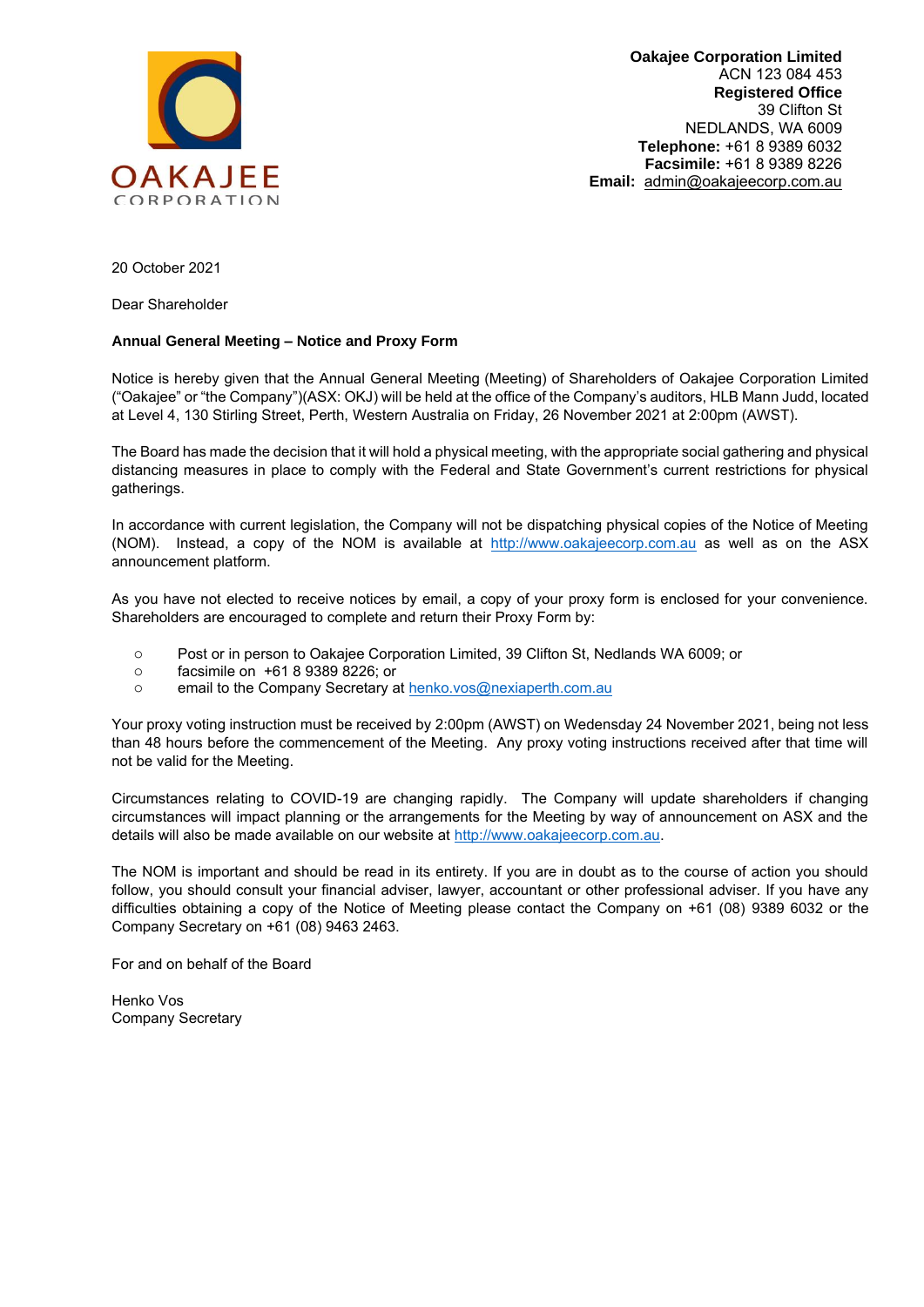

**ABN 79 123 084 453**

# **Notice of Annual General Meeting Proxy Form and Explanatory Statement**

**Date of Meeting**

Friday, 26 November 2021

**Time of Meeting**

2:00pm (WST)

**Place of Meeting**

HLB Mann Judd, Level 4, 130 Stirling Street, Perth WA 6000

*This Notice of Annual General Meeting and Explanatory Statement should be read in its entirety. If Shareholders are in doubt as to how they should vote, they should seek advice from their accountant, solicitor or other professional adviser without delay.*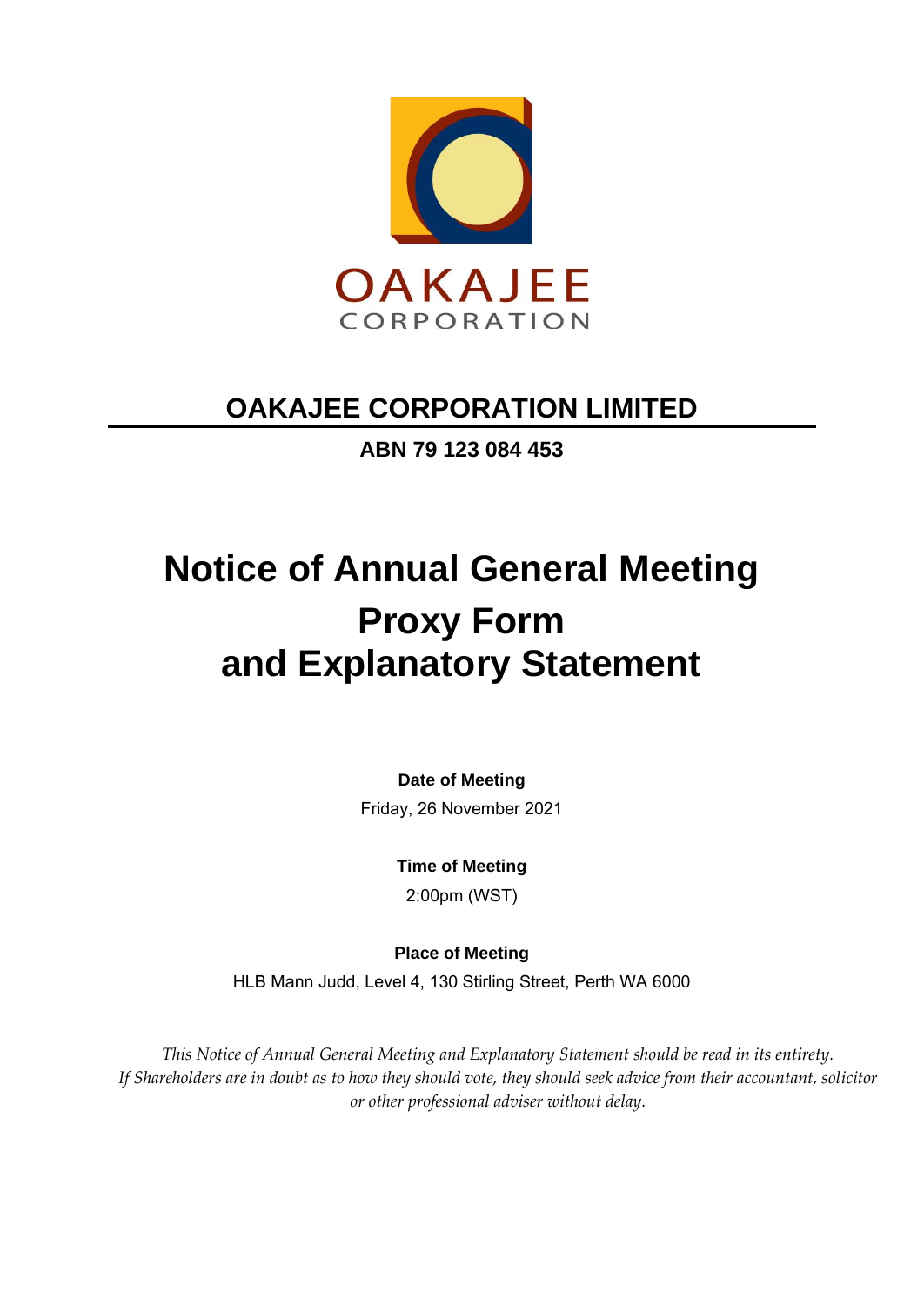# **ABN 79 123 084 453**

#### **IMPORTANT INFORMATION**

#### **Time and place of Meeting**

Notice is given that the Meeting will be held at 2:00pm (WST) on Friday, 26 November 2021at HLB Mann Judd, Level 4, 130 Stirling Street, Perth WA 6000.

#### **Your vote is important**

The business of the Meeting affects your shareholding and your vote is important. Shareholders should read the Notice and this Explanatory Memorandum carefully before deciding how to vote on the Resolutions.

#### **Voting eligibility**

The Directors have determined pursuant to Regulation 7.11.37 of the Corporations Regulations 2001 (Cth) that the persons eligible to vote at the Meeting are those who are registered Shareholders at 2:00pm (WST) on Wednesday, 24 November 2021.

#### **Proxies**

A Proxy Form is enclosed with the Notice and this Explanatory Memorandum. This is to be used by Shareholders if they wish to appoint a representative (a "proxy") to vote in their place. All Shareholders are invited and encouraged to attend the Meeting or, if they are unable to attend in person, sign and return the Proxy Form to the Company in accordance with the instructions detailed in the Proxy Form. Lodgement of a Proxy Form will not preclude a Shareholder from attending and voting at the Meeting in person.

To vote by proxy, please complete and sign the enclosed Proxy Form and return it by:

- a) in person or by post to 39 Clifton Street, Nedlands, WA 6009;
- b) facsimile on +61 8 9389 8226; or
- c) email to the Company Secretary at [henko.vos@nexiaperth.com.au](mailto:henko.vos@nexiaperth.com.au)

so that it is received not later than 2:00pm (WST) on Wednesday, 24 November 2021. Proxy Forms received later than this time will be invalid.

Please note that:

- a) a proxy need not be a Shareholder;
- b) a Shareholder may appoint a body corporate or an individual as its proxy;
- c) a body corporate appointed as a Shareholder's proxy may appoint an individual as its representative to exercise any of the powers that the body corporate may exercise as the Shareholder's proxy; and
- d) Shareholders entitled to cast two or more votes may appoint two proxies and may specify the proportion or number of votes each proxy is appointed to exercise, but where the proportion or number is not specified, each proxy may exercise half of the votes.

A body corporate which is a Shareholder, or which has been appointed as a proxy, is entitled to appoint an individual to act as its representative at the Meeting in accordance with section 250D of the Corporation Act. If a Shareholder appoints a body corporate as its proxy and the body corporate wishes to appoint an individual as its representative, the body corporate should provide that person with a certificate or letter executed in accordance with the Corporations Act authorising him or her to act as that body's corporate representative. The authority may be sent to the Company or the Share Registry in advance of the Meeting or handed in at the Meeting when registering as a corporate representative.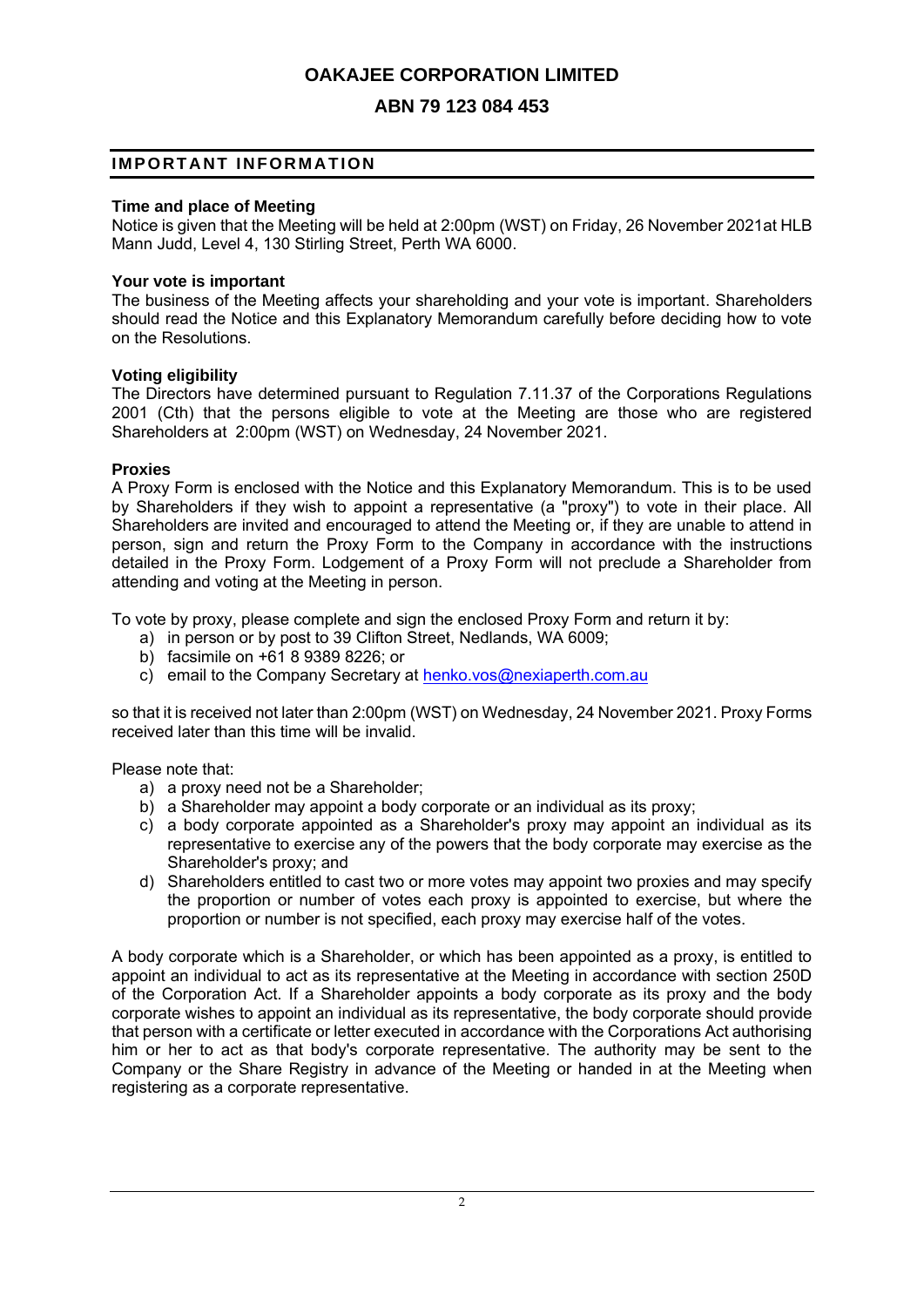# **ABN 79 123 084 453**

#### **BUSINESS OF THE MEETING**

#### **AGENDA**

#### **1. Annual Report**

To receive and consider the financial report of the Company together with the reports of the directors and the auditor for the financial year ended 30 June 2021.

#### **2. Resolution 1: Adoption of Remuneration Report**

To consider and, if thought fit, to pass the following resolution as an **ordinary resolution**:

*"That, for the purposes of section 250R(2) of the Corporations Act and for all other purposes, the remuneration report for the financial year ended 30 June 2021 be adopted".*

**Short Explanation:** The Remuneration Report is in the Directors' Report section of the Company's Annual Report. Listed companies are required to put the Remuneration Report to the vote for adoption at the Company's Annual General Meeting. The vote on this resolution is advisory only and does not bind the Directors or the Company.

**Voting Exclusion Statement:** A vote on this resolution must not be cast (in any capacity) by or on behalf of either of the following persons:

- (a) a member of the key management personnel, details of whose remuneration are included in the Remuneration Report;
- (b) a closely related party of such a member.

However any of those persons may cast a vote on the resolution if:

- (a) the person does so as a proxy appointed in writing that specifies how the proxy is to vote on the proposed resolution; and
- (b) the vote is not cast on behalf of a person described in paragraphs (a) or (b) above.

If you appoint the Chairman of the Meeting as your proxy, the Company encourages you to direct the Chairman how to vote on this advisory Resolution. The Chairman, as one of the Key Management Personnel of the Company, is not permitted to cast any votes in respect of this advisory Resolution that arise from undirected proxies held unless the proxy expressly authorises the Chairman to do so.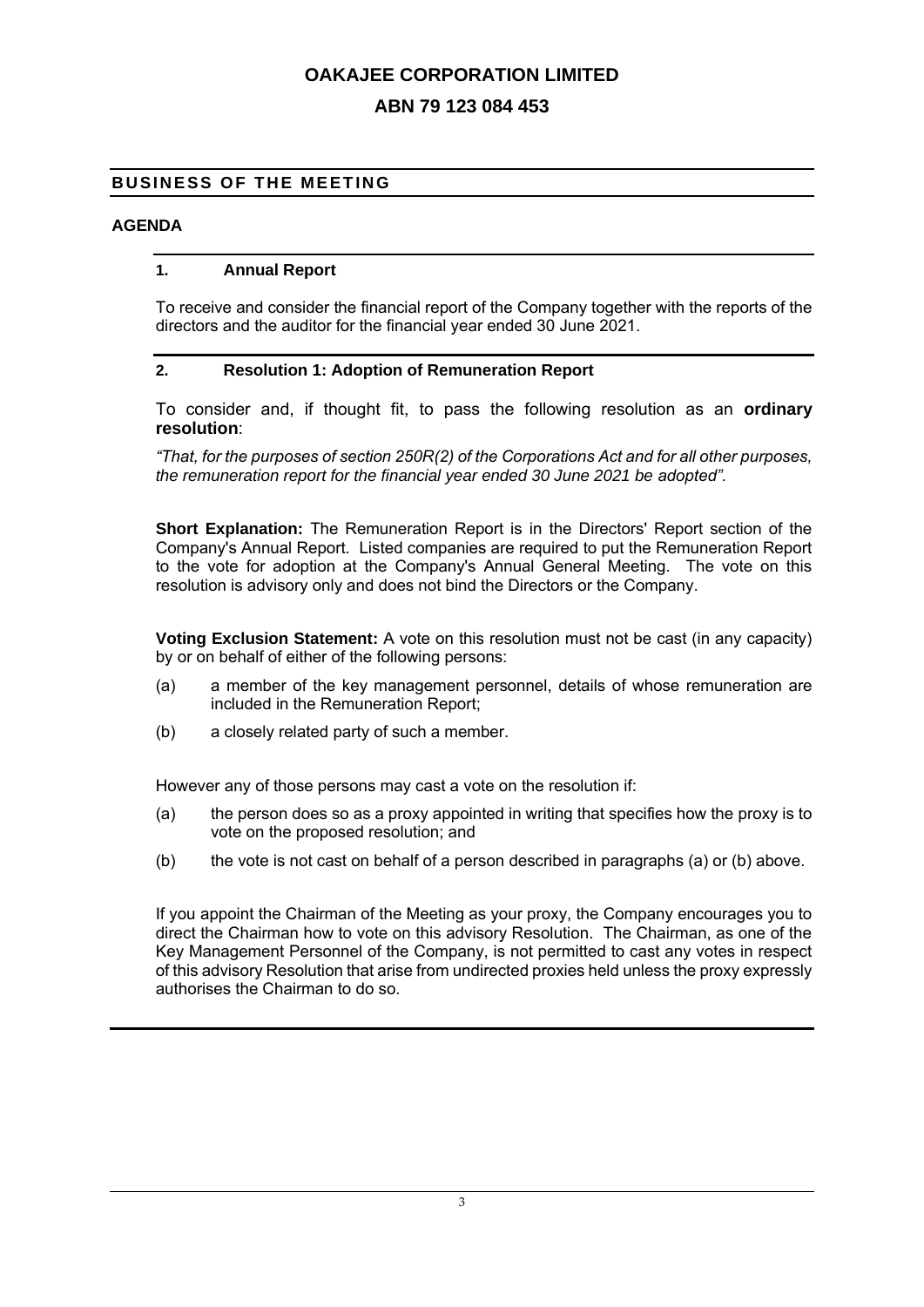#### **ABN 79 123 084 453**

#### **3. Resolution 2: Re-election of Director - Mr Douglas Rose**

To consider and, if thought fit, to pass, with or without amendment, the following resolution as an ordinary resolution:

*"That, pursuant to and in accordance with Listing Rule 14.4, clause 13.5 of the Constitution and for all other purposes, Mr Douglas Rose, a Director, retires by rotation, and being eligible, is re-elected as a Director on the terms and conditions set out in the Explanatory Memorandum."*

#### **4. Resolution 3: Approval of 10% Placement Facility**

To consider and, if thought fit, to pass the following, with or without amendment, as a special resolution:

*"That, pursuant to and in accordance with Listing Rule 7.1A and for all other purposes, Shareholders approve the issue of Equity Securities up to 10% of the issued capital of the Company (at the time of the issue) calculated in accordance with the formula prescribed in Listing Rule 7.1A.2 and otherwise on the terms and conditions in the Explanatory Memorandum."*

**Voting Exclusion:** The Company will disregard any votes cast in favour of this Resolution by a person (and any associates of such a person) who is expected to participate in, or who will obtain a material benefit as a result of the proposed issue (except a benefit solely by reason of being a holder of ordinary securities in the Company). However, this does not apply to a vote cast in favour of the Resolution by:

- (a) a person as proxy or attorney for a person who is entitled to vote on the Resolution, in accordance with directions given to the proxy or attorney to vote on the Resolution in that way; or
- (b) the Chair of the Meeting as proxy or attorney for a person who is entitled to vote on the Resolution, in accordance with a direction given to the Chair to vote on the resolution as the Chair decides; or
- (c) a holder acting solely in a nominee, trustee or custodial or other fiduciary capacity on behalf of a beneficiary provided the following conditions are met:
- (d) the beneficiary provides written confirmation to the holder that the beneficiary is not excluded from voting, and is not an associate of a person excluded from voting, on the resolution; and
- (e) the holder votes on the resolution in accordance with directions given by the beneficiary to the holder to vote in that way.

BY ORDER OF THE BOARD

HENKO VOS Company Secretary Dated: 13 October 2021

4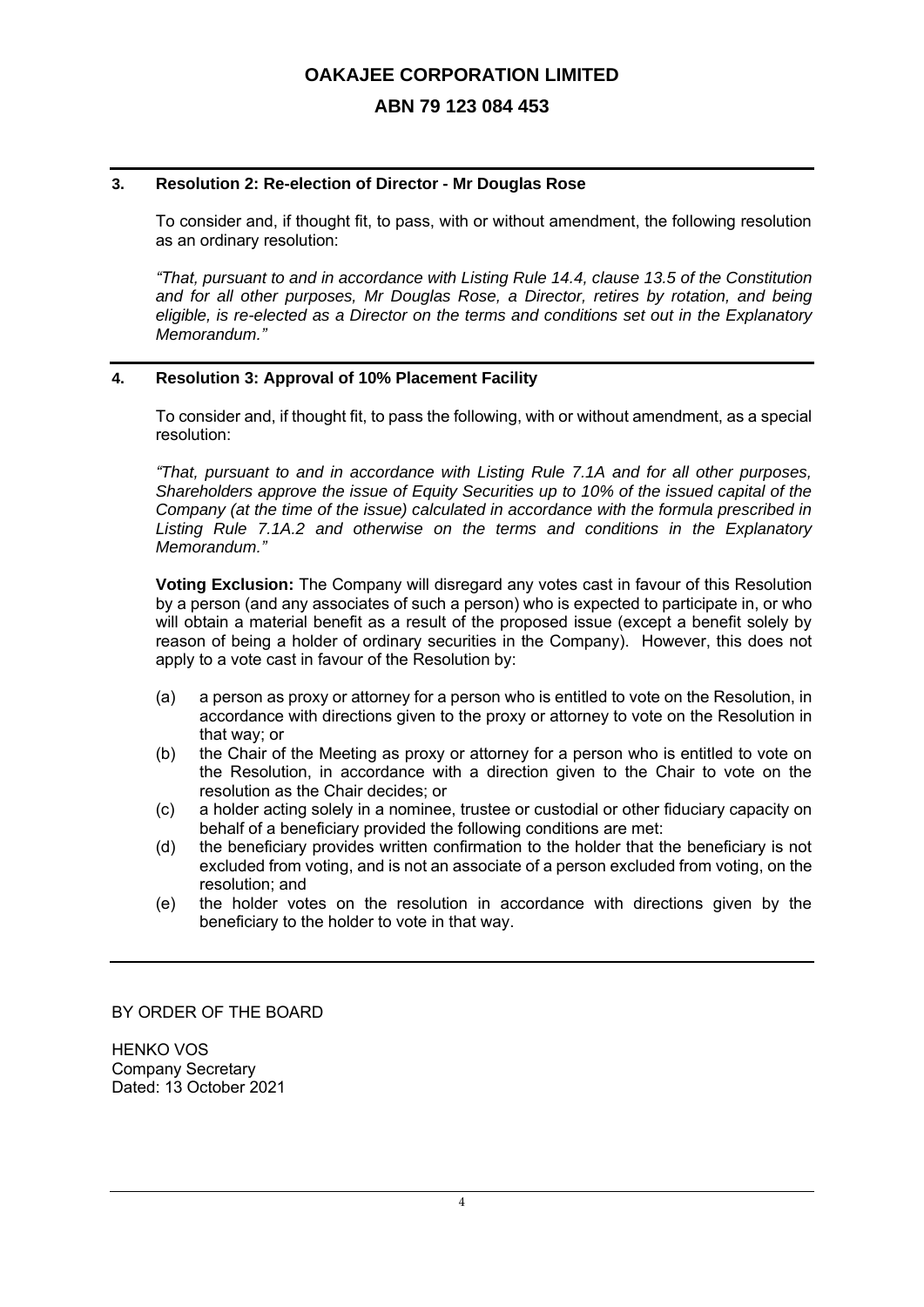#### **ABN 79 123 084 453**

### **E X P LA N AT OR Y ME M OR A N DU M**

This Explanatory Memorandum has been prepared to provide information which the Directors believe to be material to Shareholders in deciding whether or not to pass the Resolutions.

Certain abbreviations and other defined terms are used throughout this Explanatory Memorandum. Defined terms are generally identifiable by the use of an upper case first letter. Details of the definitions and abbreviations are set out in Schedule 1 to the Explanatory Memorandum.

A Proxy Form is located at the end of the Explanatory Memorandum.

#### **1. Annual Report**

In accordance with section 317(1) of the Corporations Act the Annual Report must be laid before the annual general meeting. There is no requirement for Shareholders to approve the Annual Report.

The Company will not provide a hard copy of the Company's annual financial report to Shareholders unless specifically requested to do so. The Company's annual financial report is available on its website at [http://www.oakajeecorp.com.au](http://www.oakajeecorp.com.au/)

At the Meeting, Shareholders will be offered the opportunity to:

- (a) discuss the Annual Report;
- (b) ask questions about, or comment on, the management of the Company; and
- (c) ask the auditor questions about the conduct of the audit and the preparation and content of the Auditor's Report.

In addition to taking questions at the Meeting, written questions to the Chairman about the management of the Company, or to the Company's auditor about:

- (a) the preparation and the content of the Auditor's Report;
- (b) the conduct of the audit:
- (c) accounting policies of the Company in relation to the preparation of the financial statements; and
- (d) the independence of the auditor in relation to the conduct of the audit,

may be submitted no later than five business days before the Meeting to the Company Secretary at the Company's registered office.

#### **2. Resolution 1: Adoption of Remuneration Report**

The Remuneration Report is in the Directors Report section of the Company's Annual Report. By way of summary, the Remuneration Report:

(a) explains the Company's remuneration policy and the process for determining the remuneration of its Directors and executive officers;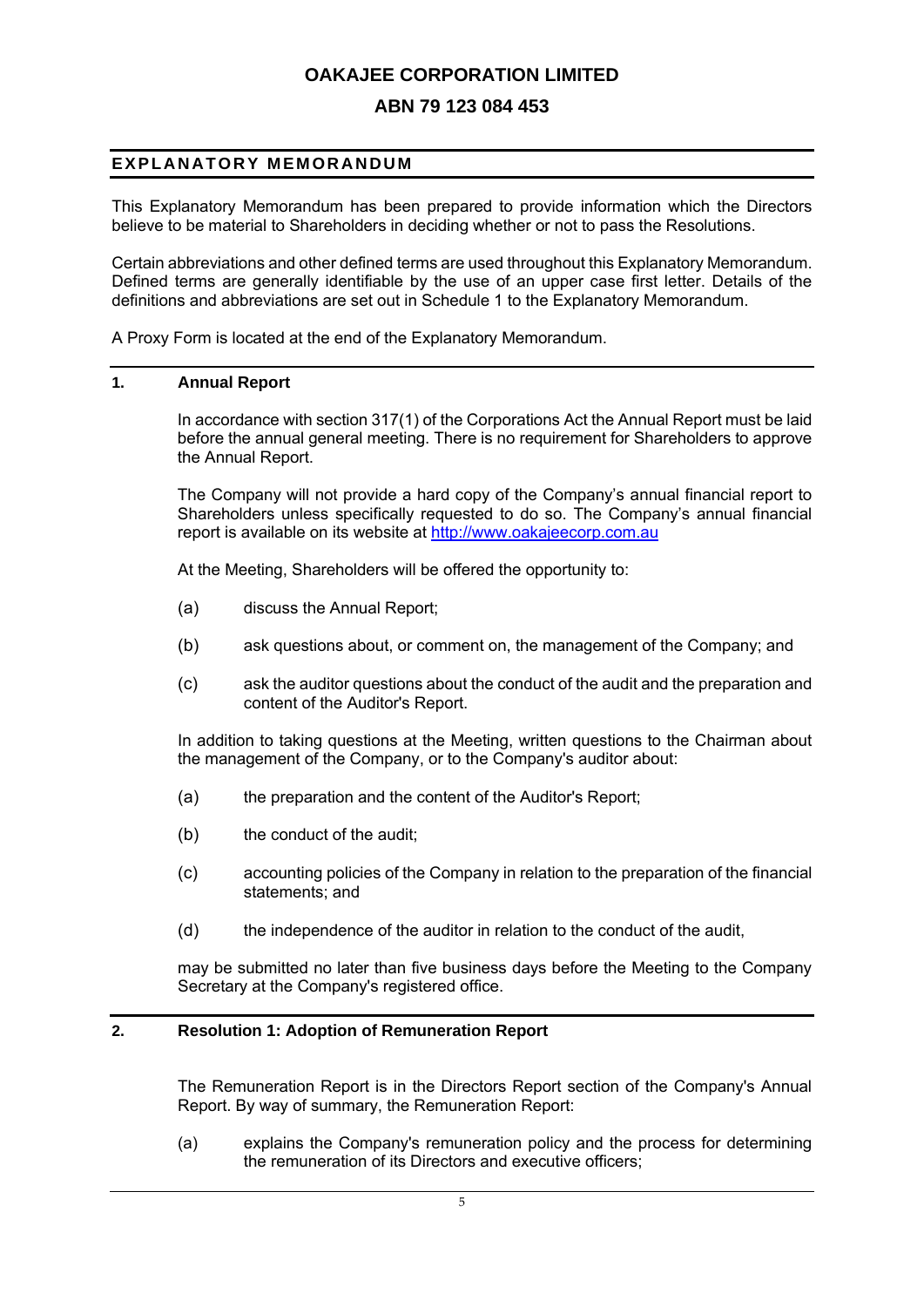#### **ABN 79 123 084 453**

- (b) addresses the relationship between the Company's remuneration policy and the Company's performance; and
- (c) sets out remuneration details for each Director and each of the Company's executives named in the Remuneration Report for the financial year ended 30 June 2021.

Section 250R(2) of the Corporations Act requires companies to put a resolution to their members that the Remuneration Report be adopted. The vote on this resolution is advisory only, however, and does not bind the Board or the Company. The Board will consider the outcome of the vote and comments made by Shareholders on the Remuneration Report at the meeting when reviewing the Company's remuneration policies.

The Chairman will give Shareholders a reasonable opportunity to ask questions about or to make comments on the Remuneration Report.

Under the Corporations Act, if 25% or more of votes that are cast are voted against the adoption of the Remuneration Report at two consecutive AGMs, Shareholders will be required to vote at the second of those AGMs on a resolution that a further meeting is held at which all of the Company's Directors (other than the Managing Director) must stand for re-election. Voting on this resolution will be determined by a poll at the meeting rather than a show of hands. Shareholders voted in favour (100%) of the Remuneration Report at the 2020 AGM.

#### Undirected proxies

The Chairman intends to exercise all undirected proxies in favour of Resolution 1. If the Chairman of the Meeting is appointed as your proxy and you have not specified the way the Chairman is to vote on Resolution 1, by signing and returning the Proxy Form, the Shareholder is considered to have provided the Chairman with an express authorisation to vote the proxy in accordance with the Chairman's intention.

Any undirected proxies held by any other key management personnel or any of their closely related parties will not be voted on this resolution.

Key management personnel of the Company has the same meaning as set out in the accounting standards and includes the Directors of the Company and those other persons having authority and responsibility for planning, directing and controlling the activities of the Company, directly or indirectly. The Remuneration Report identifies the Company's key management personnel for the financial year to 30 June 2021. Their closely related parties are defined in the Corporations Act, and include certain members of their family, dependents and companies they control.

#### **3. Resolution 2: Re-election of Director - Mr Douglas Rose**

Clause 13.5 of the Company's Constitution, requires that at each annual general meeting in every year, one-third of the directors (except for the managing director), or, if their number is not three or a multiple of three, then the number nearest but not exceeding one-third, shall retire from office by rotation. The directors to retire in every year shall be those who have been longest in office since their last election but as between persons who became directors on the same day shall (unless they otherwise agree between themselves) be determined by lot.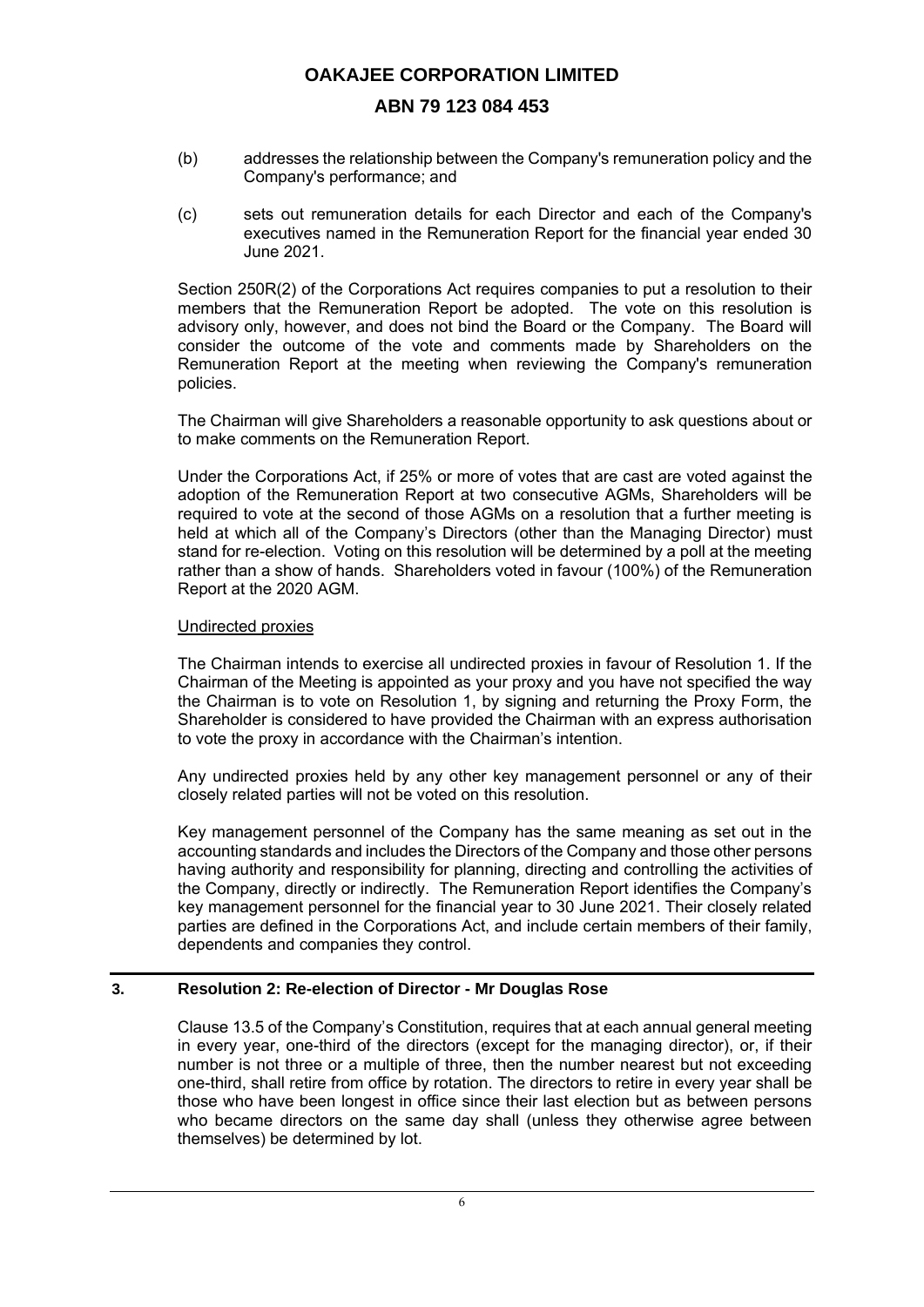#### **ABN 79 123 084 453**

A Director who retires by rotation, under clause 13.6 of the Constitution is eligible for reelection. The Company currently has 4 Directors (including the Managing Director) and accordingly 1 must retire (excluding the Managing Director).

Douglas Rose, being the Director longest in office since his last election, retires by rotation and seeks re-election. Please refer to the Annual Report for details about Mr Rose's qualifications and experience.

The Board (excluding Mr Rose) recommends that Shareholders vote in favour of Resolution 2.

#### **4. Resolution 3: Approval of 10% Placement Facility**

#### **4.1 General**

Listing Rule 7.1A enables eligible entities to issue Equity Securities up to 10% of its issued share capital through placements over a 12 month period after the annual general meeting (**10% Placement Facility**). The 10% Placement Facility is in addition to the Company's 15% placement capacity under Listing Rule 7.1.

An eligible entity for the purposes of Listing Rule 7.1A is an entity that is not included in the S&P/ASX 300 Index and has a market capitalisation of \$300 million or less. The Company is an eligible entity. The Company is now seeking shareholder approval by way of a special resolution to have the ability to issue Equity Securities under the 10% Placement Facility.

The exact number of Equity Securities to be issued under the 10% Placement Facility will be determined in accordance with the formula prescribed in Listing Rule 7.1A.2 (refer to Section 4.2(c) below).

If Resolution 3 is passed, the Company will be able to issue equity securities up to the combined 25% limit in Listing Rules 7.1 and 7.1A, without any further shareholder approval. If Resolution 3 is not passed, the Company will not be able to access the additional 10% capacity to issue equity securities to issue equity securities without shareholder approval provided for in Listing Rule 7.1A and will remain subject to the 15% limit on issuing equity securities without shareholder approval set out in Listing Rule 7.1.

The Directors of the Company believe that Resolution 3 is in the best interests of the Company because if exploration success is achieved at its Paynes Find Gold Project in Western Australia or at its Birrindudu Nickel Project in the Northern Territory in particular, over the next 12 months, this resolution provides the ability for the Company to raise additional funds quickly. The Directors unanimously recommend that Shareholders vote in favour of this Resolution.

#### **4.2 Description of Listing Rule 7.1A**

#### (a) **Shareholder approval**

The ability to issue Equity Securities under the 10% Placement Facility is subject to shareholder approval by way of a special resolution at an annual general meeting. Accordingly, at least 75% of votes cast by Shareholders present (in person, or by proxy or representative) and eligible to vote at the Meeting must be in favour of Resolution 3 for it to be passed.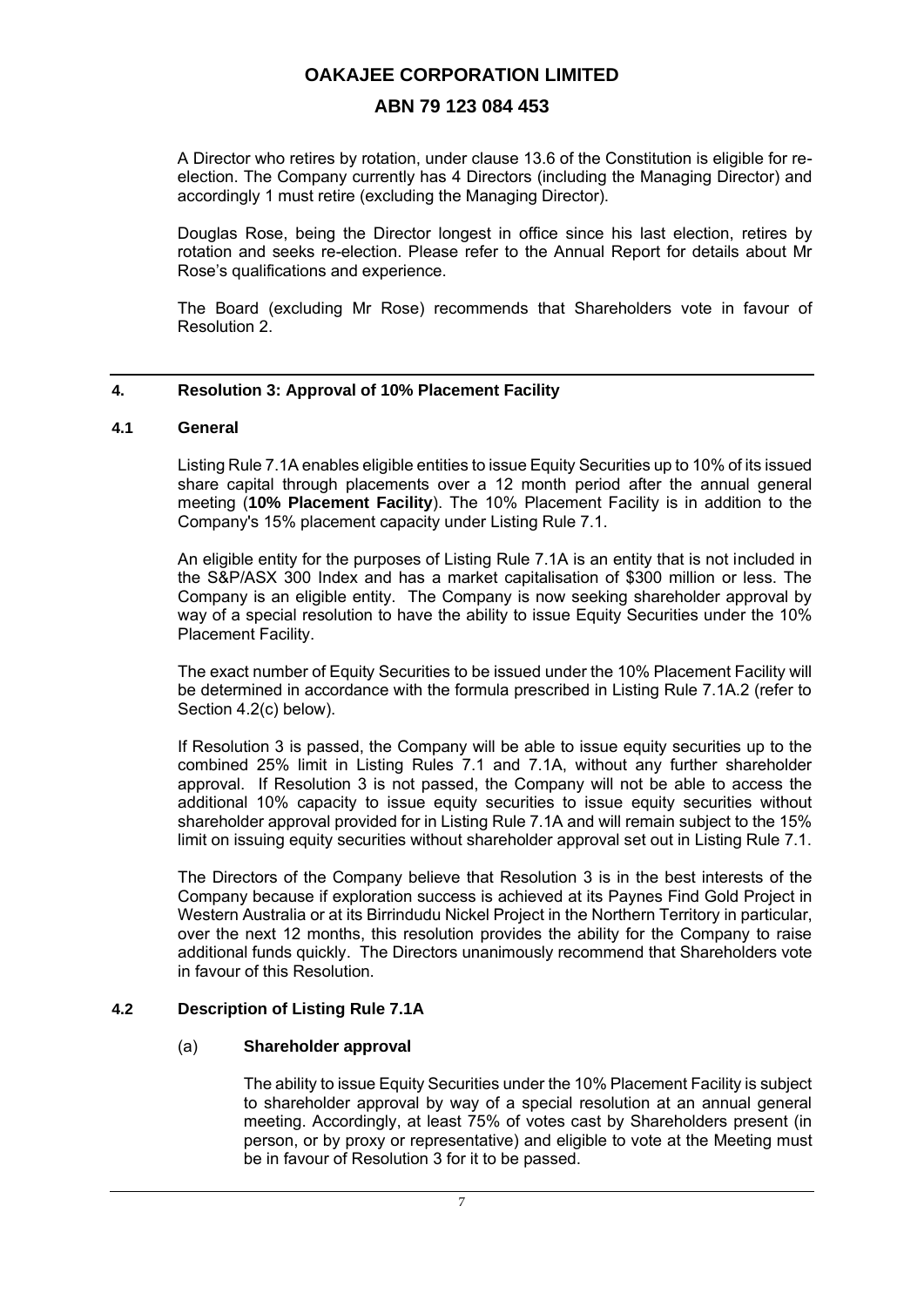#### **ABN 79 123 084 453**

#### (b) **Equity Securities**

Any Equity Securities issued under the 10% Placement Facility must be in the same class as an existing quoted class of Equity Securities of the Company.

The Company, as at the date of the Notice, has on issue two (2) classes of Equity Securities, namely quoted Shares and quoted Options.

#### (c) **Formula for calculating 10% Placement**

Listing Rule 7.1A.2 provides that eligible entities which have obtained shareholder approval at an annual general meeting may issue or agree to issue, during the 12 month period after the date of the annual general meeting, a number of Equity Securities calculated in accordance with the following formula:

#### *(A x D) – E*

where

**A** = The number of fully paid ordinary shares on issue at the commencement of the 12 months immediately preceding the date of issue or agreement to issue:

- plus the number of fully paid ordinary securities issued in the 12 months under an exception to ASX Listing Rule 7.2 other than exception 9, 16 or 17;
- plus the number of fully paid ordinary securities issued in the relevant period on the conversion of convertible securities within ASX Listing Rule 7.2 exception 9 where:
	- o the convertible securities were issued or agreed to be issued before the commencement of the relevant period; or
	- o the issue of, or agreement to issue the convertible securities was approve or taken under these rules to have been approved under ASX Listing Rule 7.1 or 7.4;
- plus the number of fully paid ordinary securities issued in the relevant period under an agreement to issue securities within ASX Listing Rule 7.2 exception 16 where:
	- o the agreement was entered into before the commencement of the relevant period; or
	- o the agreement or issue was approved, or taken under these rules to have been approved under ASX Listing Rule 7.1 or rule 7.4;
- plus the number of partly paid ordinary securities that became fully paid in the relevant period;
- plus the number of any other fully paid ordinary securities that became fully paid in the relevant period
- less the number of fully paid ordinary securities cancelled in the last 12 months.

*Note that A has the same meaning in ASX Listing Rule 7.1 when calculating an entity's 15% placement capacity.*

 $D = 10%$ 

**E** = the number of equity securities issued or agreed to be issued under ASX Listing Rule 7.1A.2 in the last 12 months immediately preceding the date or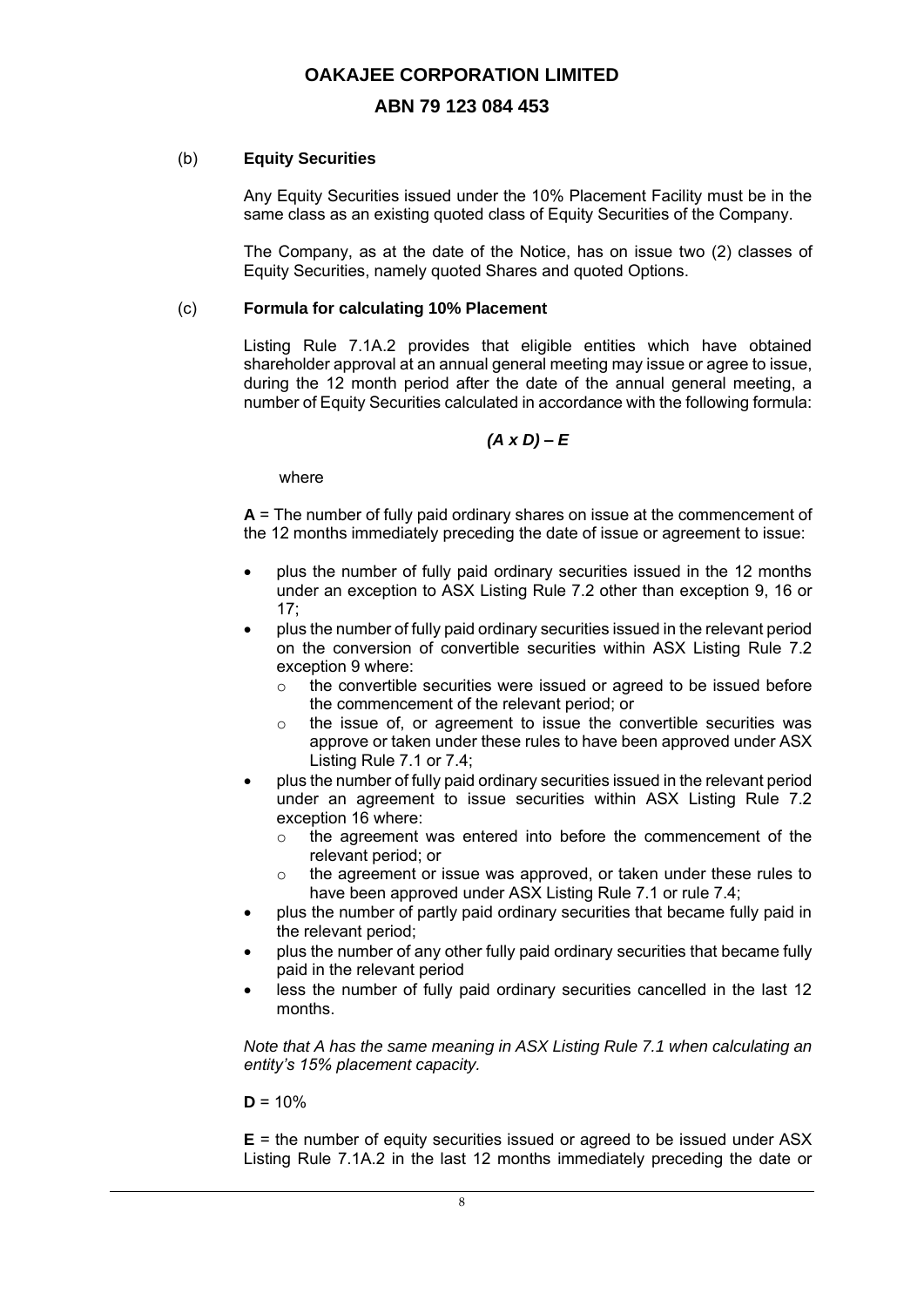# **ABN 79 123 084 453**

issue of the shares where the issue or agreement has not been subsequently approved by the holders of its ordinary securities under ASX Listing Rule 7.4.

#### (d) **Listing Rule 7.1 and Listing Rule 7.1A**

The ability of an entity to issue Equity Securities under Listing Rule 7.1A is in addition to the entity's 15% placement capacity under Listing Rule 7.1. At the date of this Notice, the Company has on issue 91,446,030 Shares, meaning the Company has the capacity to issue:

- (i) 13,716,905 Equity Securities under Listing Rule 7.1; and<br>(ii) 9,144,603 Equity Securities under Listing F
- (ii) 9,144,603 Equity Securities under Listing Rule 7.1A.

The actual number of Equity Securities that the Company will have capacity to issue under Listing Rule 7.1A will be calculated at the date of issue of the Equity Securities in accordance with the formula prescribed in Listing Rule 7.1A.2 (refer to Section 4.2(c) above).

#### (e) **Minimum Issue Price**

The issue price of Equity Securities issued under Listing Rule 7.1A must be not less than 75% of the VWAP of Equity Securities in the same class calculated over the 15 Trading Days on which trades in that class were recorded immediately before:

- (i) the date on which the price at which the Equity Securities are to be issued is agreed by the Company and the recipient of the Equity Securities; or
- (ii) if the Equity Securities are not issued within 10 Trading Days of the date in paragraph (i) above, the date on which the Equity Securities are issued.

#### (f) **10% Placement Period**

The 10% Placement Period is defined in section 4.4 (a) below.

#### **4.3 Listing Rule 7.1A**

The effect of Resolution 3 will be to allow the Directors to issue the Equity Securities under Listing Rule 7.1A during the 10% Placement Period without using the Company's 15% placement capacity under Listing Rule 7.1.

Resolution 3 is a special resolution and therefore requires approval of 75% of the votes cast by shareholders present and eligible to vote (in person, by proxy, by attorney or, in the case of a corporate Shareholder, by a corporate representative).

#### **4.4 Specific information required by Listing Rule 7.3A**

Pursuant to and in accordance with Listing Rule 7.3A, information is provided in relation to the approval of the 10% Placement Facility as follows: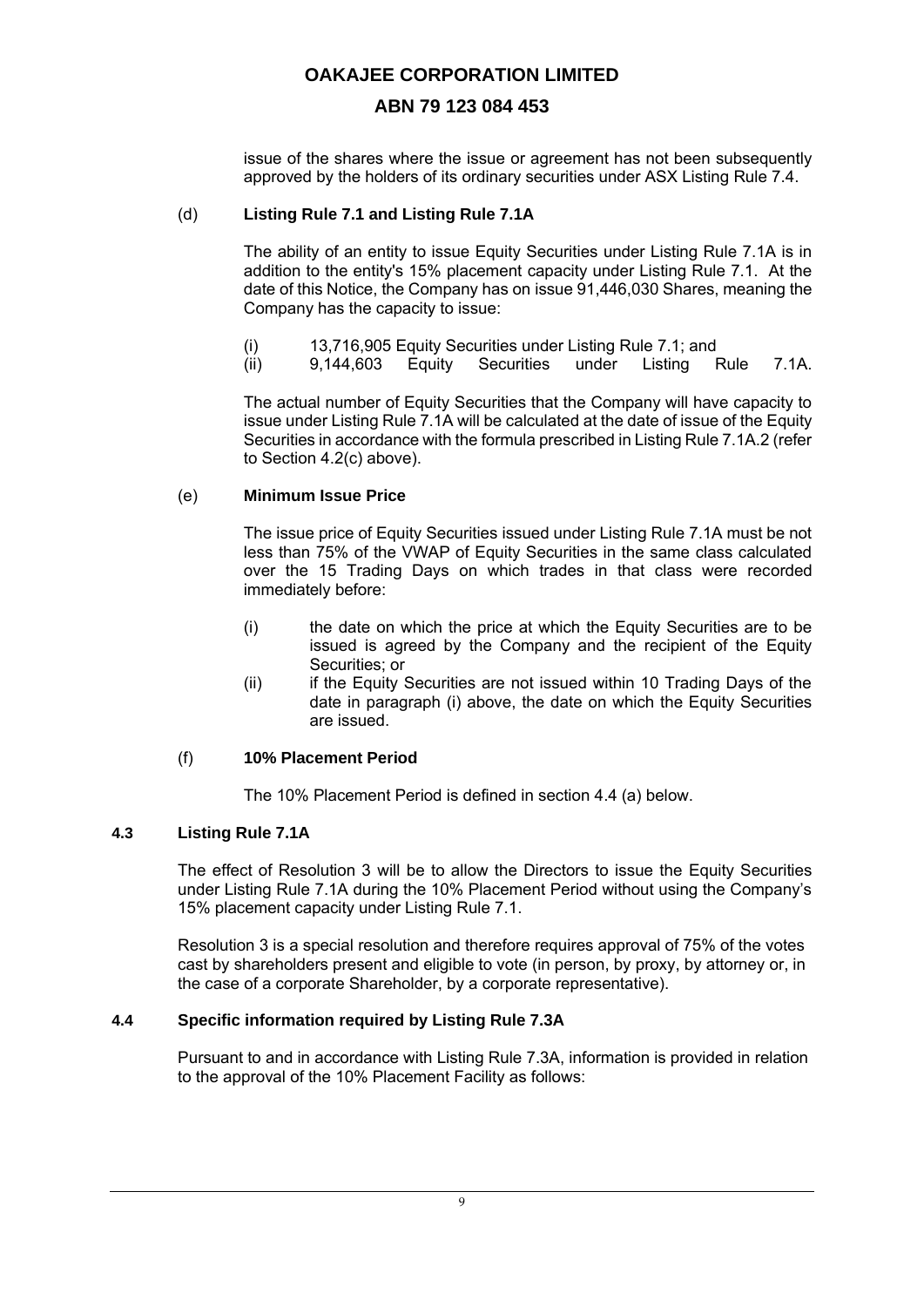### **ABN 79 123 084 453**

#### (a) **10% Placement Period**

Shareholder approval of the 10% Placement Facility under Listing Rule 7.1A is valid from the date of the annual general meeting at which the approval is obtained and expires on the earlier to occur of:

- (i) the date that is 12 months after the date of the annual general meeting at which the approval is obtained;
- (ii) the time and date of the Company's next annual general meeting; or
- (iii) the time and date of the approval by shareholders of ordinary securities of a transaction under ASX Listing Rules 11.1.2 (a significant change to the nature or scale of activities) or 11.2 (disposal of main undertaking (**10% Placement Period**).

#### (b) **Minimum Issue Price**

The Equity Securities will be issued at an issue price of not less than 75% of the VWAP for the Company's Equity Securities over the 15 Trading Days on which trades in that class were recorded immediately before:

- (i) the date on which the price at which the Equity Securities are to be issued is agreed by the Company and the recipient of the Equity Securities; or
- (ii) if the Equity Securities are not issued within 10 Trading Days of the date in paragraph (i) above, the date on which the Equity Securities are issued.

#### (c) **Purpose for which the 10% Placement Facility may be implemented**

The Company may seek to issue the Equity Securities for cash consideration in which case the Company intends to use the funds raised towards an acquisition of new resource assets or investments (including expenses associated with such acquisition), continued exploration and feasibility study expenditure on the Company's current assets and/or for general working capital.

The Company will comply with the disclosure obligations under Listing Rules 7.1A(4) and 3.10.5A upon issue of any Equity Securities.

#### (d) **Risk of economic and voting dilution**

If Resolution 3 is approved by Shareholders and the Company issues Equity Securities under the 10% Placement Facility, the existing Shareholders' voting power in the Company will be diluted as shown in the below table (in the case of Unlisted Options, only if the Unlisted Options are exercised). There is a risk that:

- (i) the market price for the Company's Equity Securities may be significantly lower on the date of the issue of the Equity Securities than on the date of the Meeting; and
- (ii) the Equity Securities may be issued at a price that is at a discount to the market price for the Company's Equity Securities on the issue date,

which may have an effect on the amount of funds raised by the issue of the Equity Securities.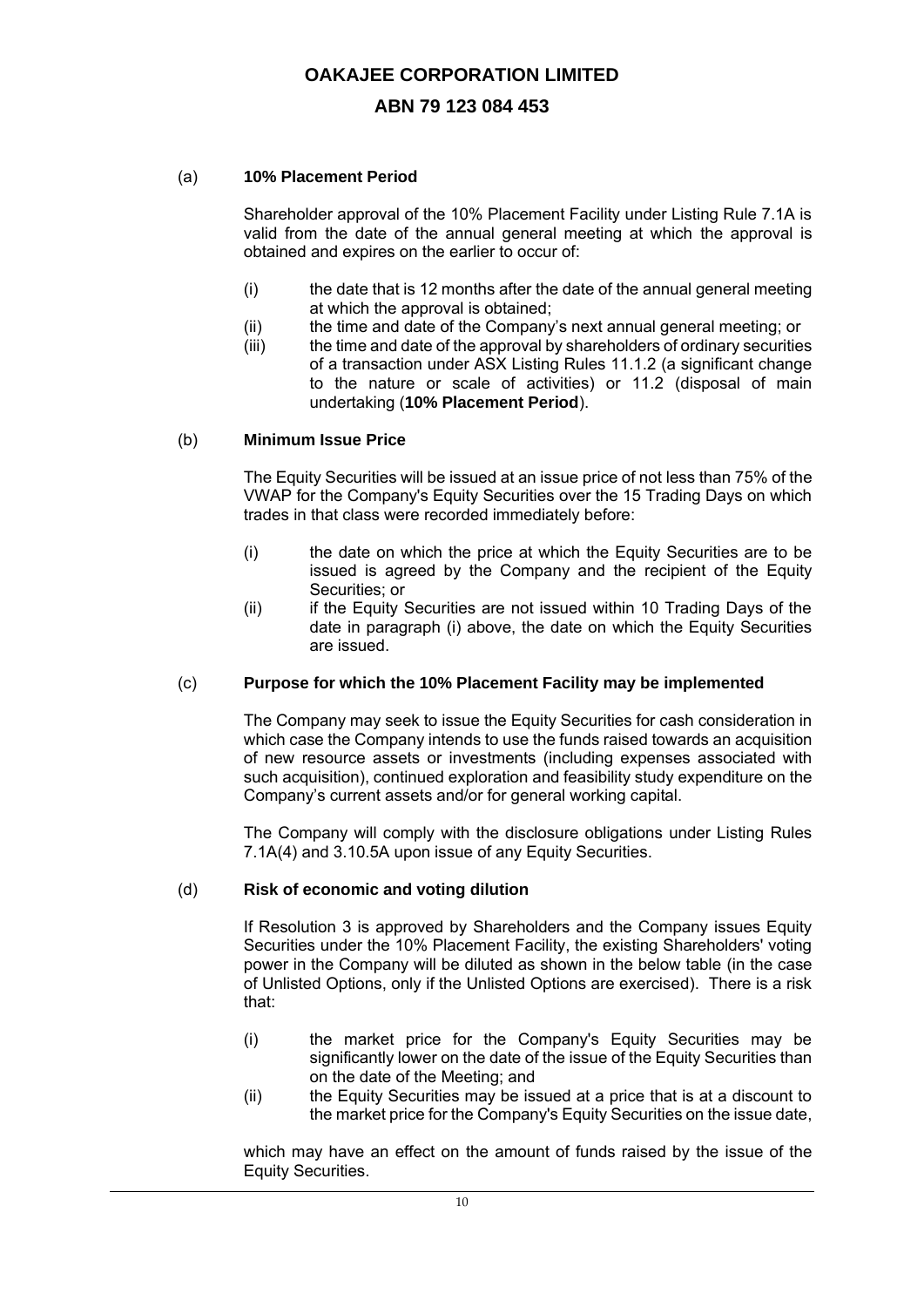#### **ABN 79 123 084 453**

The below table shows the dilution of existing Shareholders on the basis of the current market price of Shares and the current number of ordinary securities for variable "A" calculated in accordance with the formula in Listing Rule 7.1A(2) as at the date of this Notice.

The table also shows:

- (i) two examples where variable "A" has increased, by 50% and 100%. Variable "A" is based on the number of ordinary securities the Company has on issue. The number of ordinary securities on issue may increase as a result of issues of ordinary securities that do not require Shareholder approval (for example, a pro rata entitlements issue or scrip issued under a takeover offer) or future specific placements under Listing Rule 7.1 that are approved at a future Shareholders' meeting; and
- (ii) two examples of where the issue price of ordinary securities has decreased by 50% and increased by 50% as against the current market price.

| Variable 'A' in Listing Rule           | <b>Dilution</b>               |                   |                    |                   |
|----------------------------------------|-------------------------------|-------------------|--------------------|-------------------|
| 7.1A.2                                 |                               | \$0.029           | \$0.057            | \$0.086           |
|                                        |                               | 50% decrease      | <b>Issue Price</b> | 50% increase      |
|                                        |                               | in Issue Price    |                    | in Issue Price    |
| <b>Current Variable A</b>              | 10% Voting<br><b>Dilution</b> | 9,144,603 shares  | 9,144,603 shares   | 9,144,603 shares  |
| 91,446,030 Shares                      |                               |                   |                    |                   |
|                                        | <b>Funds</b><br>raised        | \$265,193         | \$521,242          | \$786,436         |
| 50% increase in current<br>Variable A  | 10% Voting<br><b>Dilution</b> | 13,716,905 shares | 13,716,905 shares  | 13,716,905 shares |
| 137,169,045 Shares                     |                               |                   |                    |                   |
|                                        | <b>Funds</b><br>raised        | \$397,790         | \$781,864          | \$1,179,654       |
| 100% increase in current<br>Variable A | 10% Voting<br><b>Dilution</b> | 18,289,206 shares | 18,289,206 shares  | 18,289,206 shares |
| 182,892,060 Shares                     |                               |                   |                    |                   |
|                                        | <b>Funds</b><br>raised        | \$530,387         | \$1,042,485        | \$1,572,872       |

The table has been prepared on the following assumptions:

- (i) The Company issues the maximum number of Equity Securities available under the 10% Placement Facility.
- (ii) No options are exercised into Shares before the date of the issue of the Equity Securities.
- (iii) The 10% voting dilution reflects the aggregate percentage dilution against the issued share capital at the time of issue. This is why the voting dilution is shown in each example as 10%.
- (iv) The table does not show an example of dilution that may be caused to a particular Shareholder by reason of placements under the 10% Placement Facility, based on that Shareholder's holding at the date of the Meeting.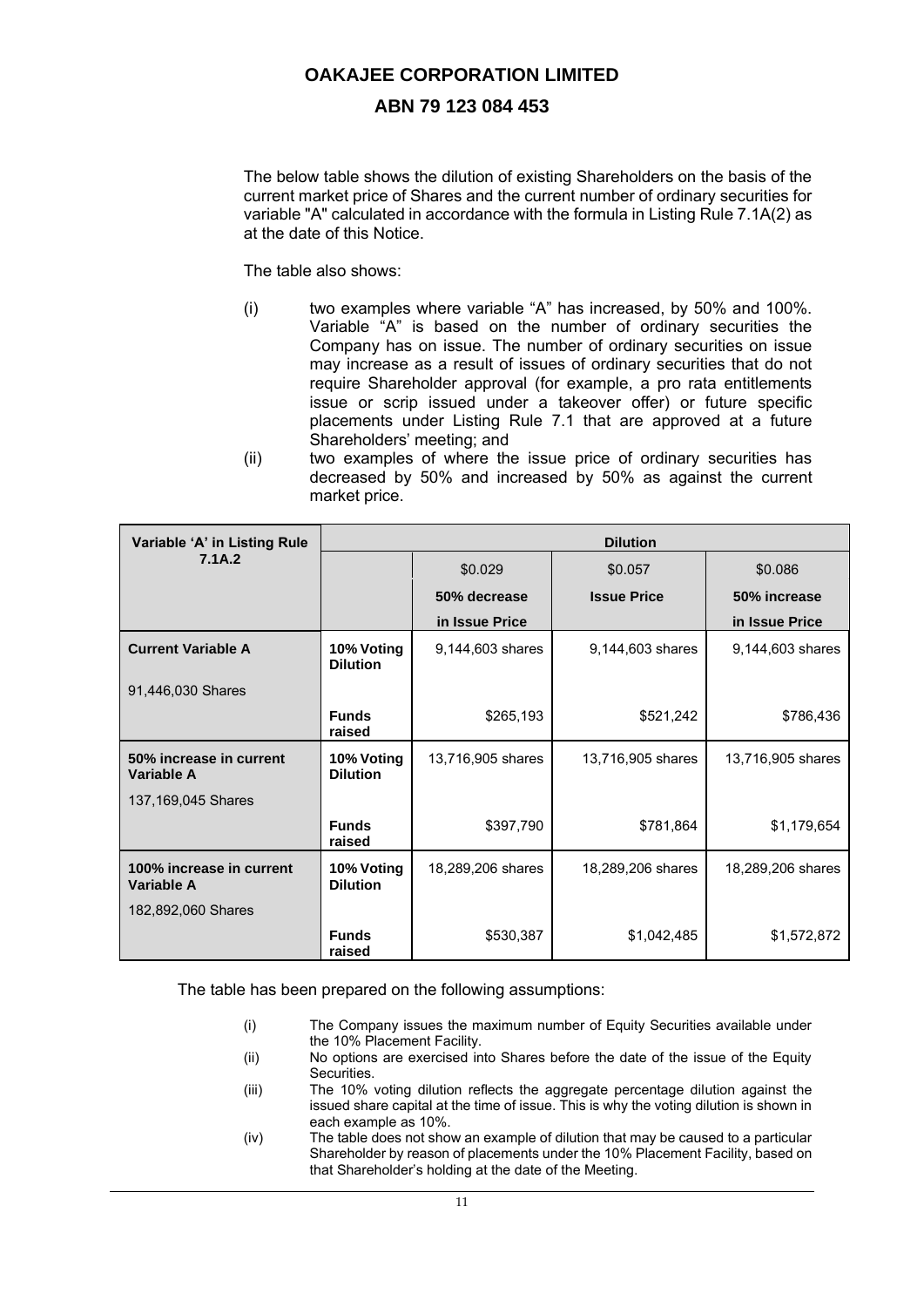# **ABN 79 123 084 453**

- (v) The table shows only the effect of issues of Equity Securities under Listing Rule 7.1A, not under the 15% placement capacity under Listing Rule 7.1.
- (vi) The issue of Equity Securities under the 10% Placement Facility consists only of Shares. If the issue of Equity Securities includes options, it is assumed that those options are exercised into Shares for the purpose of calculating the voting dilution effect on existing Shareholders.
- (vii) The issue price is \$0.057, being the closing price of the Shares on ASX on 5 October 2021.

#### (e) **Allocation policy when the 10% Placement Facility may be implemented**

The Company's allocation policy is dependent on the prevailing market conditions at the time of any proposed issue pursuant to the 10% Placement Facility. The identity of the allottees of Equity Securities will be determined on a case-by-case basis having regard to the factors including but not limited to the following:

- (i) the methods of raising funds that are available to the Company, including but not limited to, rights issue or other issue in which existing security holders can participate;
- (ii) the effect of the issue of the Equity Securities on the control of the Company;
- (iii) the financial situation and solvency of the Company; and
- (iv) advice from corporate, financial and broking advisers (if applicable).

The allottees under the 10% Placement Facility have not been determined as at the date of this Notice. However, the recipients of Equity Securities could consist of current Shareholders and/or new Shareholders (or both), none of whom will be related parties or associates of a related party of the Company.

#### (f) **Prior Approvals under Listing Rule 7.1A**

The Company has not previously obtained approval from its Shareholders pursuant to ASX Listing Rule 7.1A and has accordingly not issued or agreed to issue Equity Securities under Listing Rule 7.1A2 in the 12 months preceding the date of the Annual General Meeting.

#### (g) **Voting Exclusions**

A voting exclusion statement is included in the Notice. At the date of the Notice, the Company has not approached any particular existing Shareholder or security holder or an identifiable class of existing security holder to participate in the issue of the Equity Securities utilising this 10% Placement Facility following the 2021 Annual General Meeting. No existing Shareholder's votes will therefore be excluded under the voting.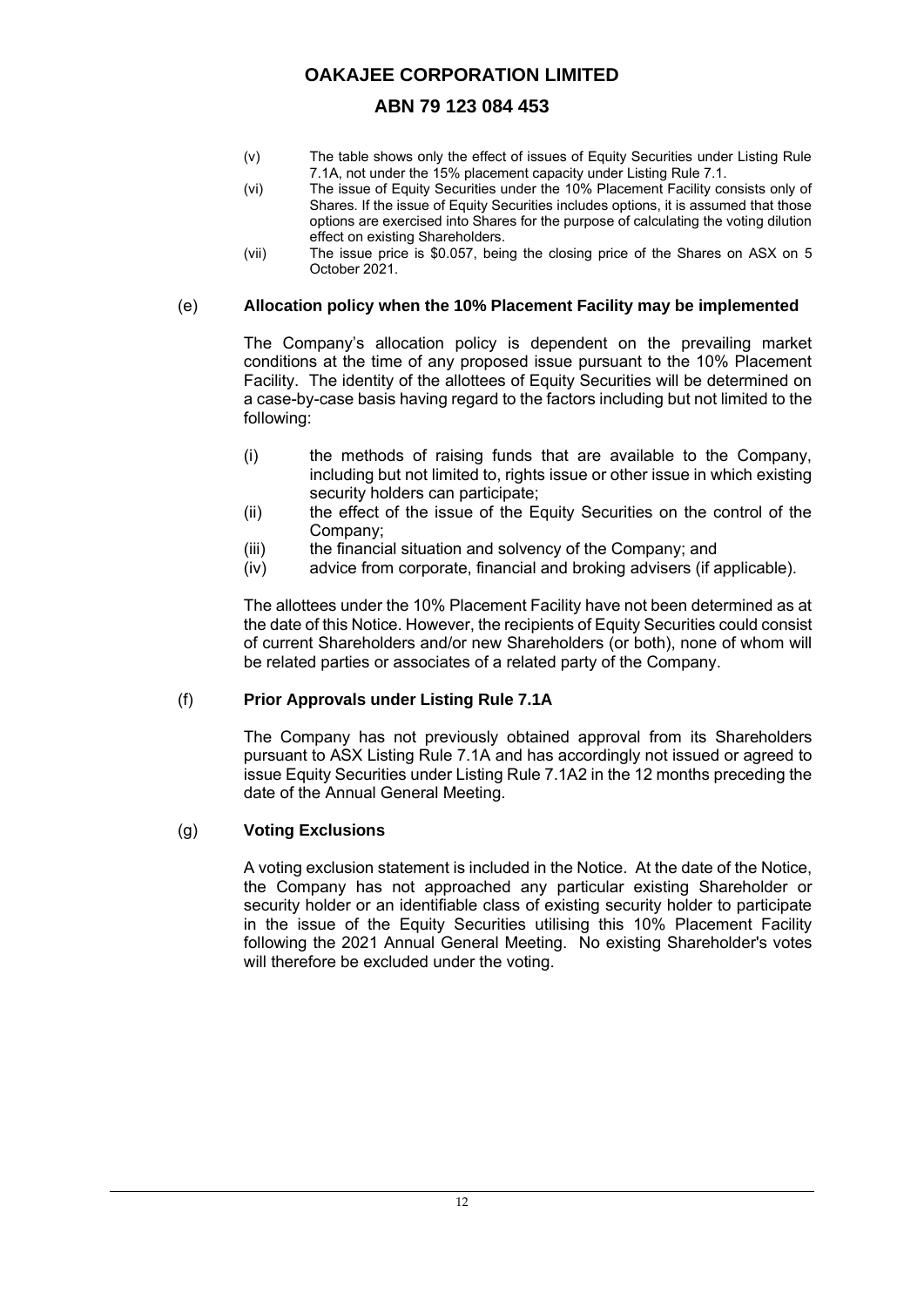# **ABN 79 123 084 453**

#### **Schedule 1 - Definitions and Interpretation**

**\$** means Australian dollars.

**Annual General Meeting** or **Meeting** means the meeting convened by the Notice of Meeting.

**Associate** has the meaning given in sections 12 and 16 of the Corporations Act. Section 12 is to be applied as if paragraph 12(1)(a) included a reference to the Listing Rules and on the basis that the Company is the "designated body" for the purposes of that section. A related party of a director or officer of the Company or of a child entity of the Company is to be taken to be an associate of the director or officer unless the contrary is established.

**ASIC** means the Australian Securities & Investments Commission.

**ASX** means ASX Limited (ACN 008 624 691) or the financial market operated by ASX Limited, as the context requires.

**ASX Listing Rules** means the Listing Rules of ASX.

**Board** means the current board of directors of the Company.

**Business Day** means Monday to Friday inclusive, except New Year's Day, Good Friday, Easter Monday, Christmas Day, Boxing Day, and any other day that ASX declares is not a business day.

**Chair** means the chair of the Meeting.

**Closely Related Party** of a member of the Key Management Personnel means:

- a) a spouse or child of the member;
- b) a child of the member's spouse;
- c) a dependent of the member or the member's spouse;
- d) anyone else who is one of the member's family and may be expected to influence the member, or be influenced by the member, in the member's dealing with the entity;
- e) a company the member controls; or
- f) a person prescribed by the *Corporations Regulations 2001 (Cth)* for the purposes of the definition of 'closely related party' in section 9 of the Corporations Act.

**Company** means Oakajee Corporation Limited (ACN 123 084 453).

**Constitution** means the Company's constitution.

**Corporations Act** means the *Corporations Act 2001* (Cth).

**Directors** means the current directors of the Company.

**Equity Securities** has the same meaning as in the Listing Rules.

**Explanatory Memorandum** means the explanatory memorandum accompanying the Notice.

**Key Management Personnel** has the same meaning as in the accounting standards issued by the Australian Accounting Standards Board and means those persons having authority and responsibility for planning, directing and controlling the activities of the Company, or if the Company is part of a consolidated entity, of the consolidated entity, directly or indirectly, including any director (whether executive or otherwise) of the Company, or if the Company is part of a consolidated entity, of an entity within the consolidated group.

**Meeting** means the meeting convened by the Notice.

**Notice** or **Notice of Meeting** means this notice of meeting including the Explanatory Memorandum and the Proxy Form.

**Proxy Form** means the proxy form accompanying the Notice.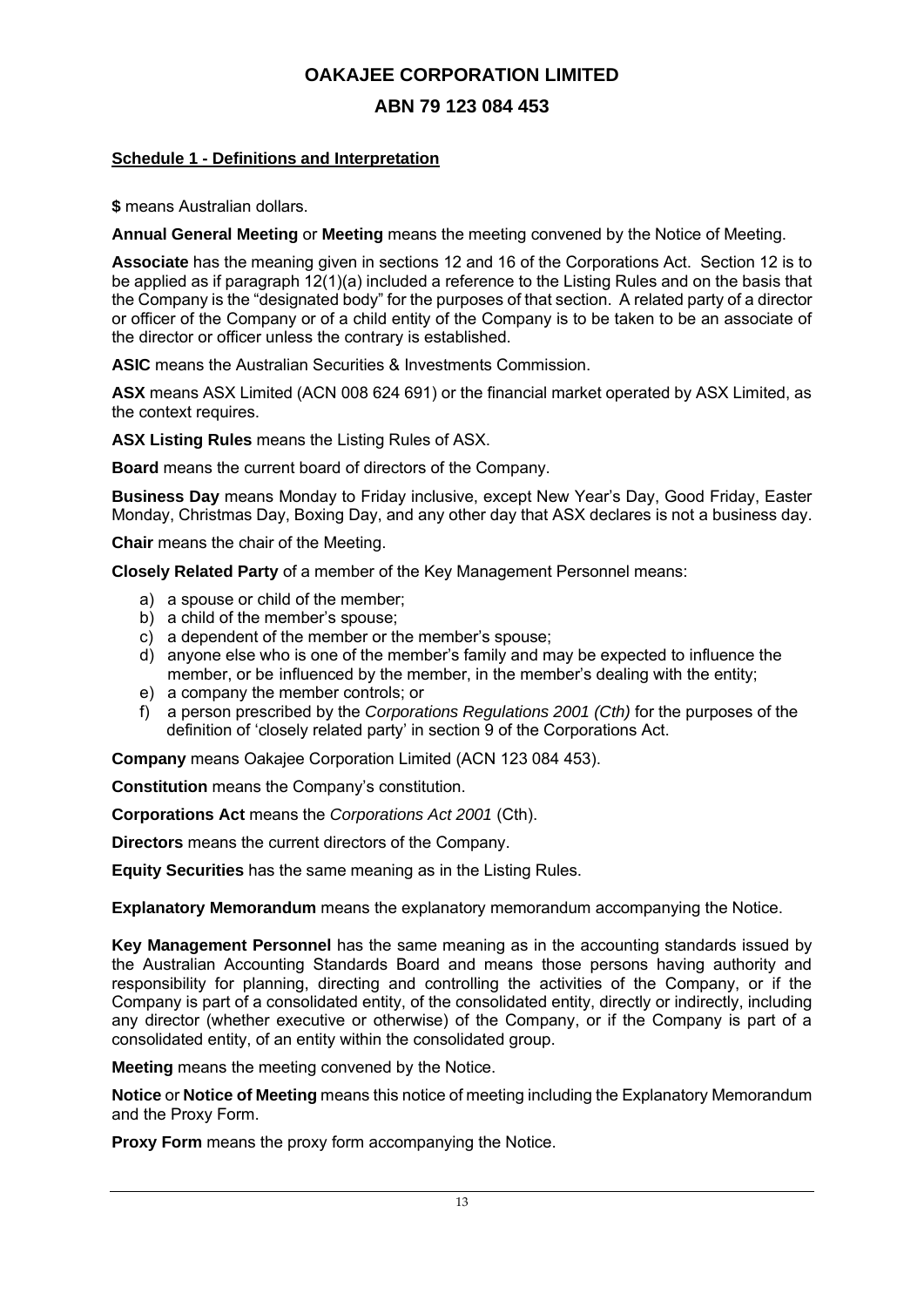# **ABN 79 123 084 453**

**Remuneration Report** means the remuneration report in the Directors' Report section of the Company's Annual Report.

**Restricted Voter** means Key Management Personnel and their Closely Related Parties as at the date of the Meeting.

**Resolutions** means the resolutions set out in the Notice, or any one of them, as the context requires.

**Share** means a fully paid ordinary share in the capital of the Company.

**Shareholder** means a registered holder of a Share.

**WST** means Western Standard Time as observed in Perth, Western Australia.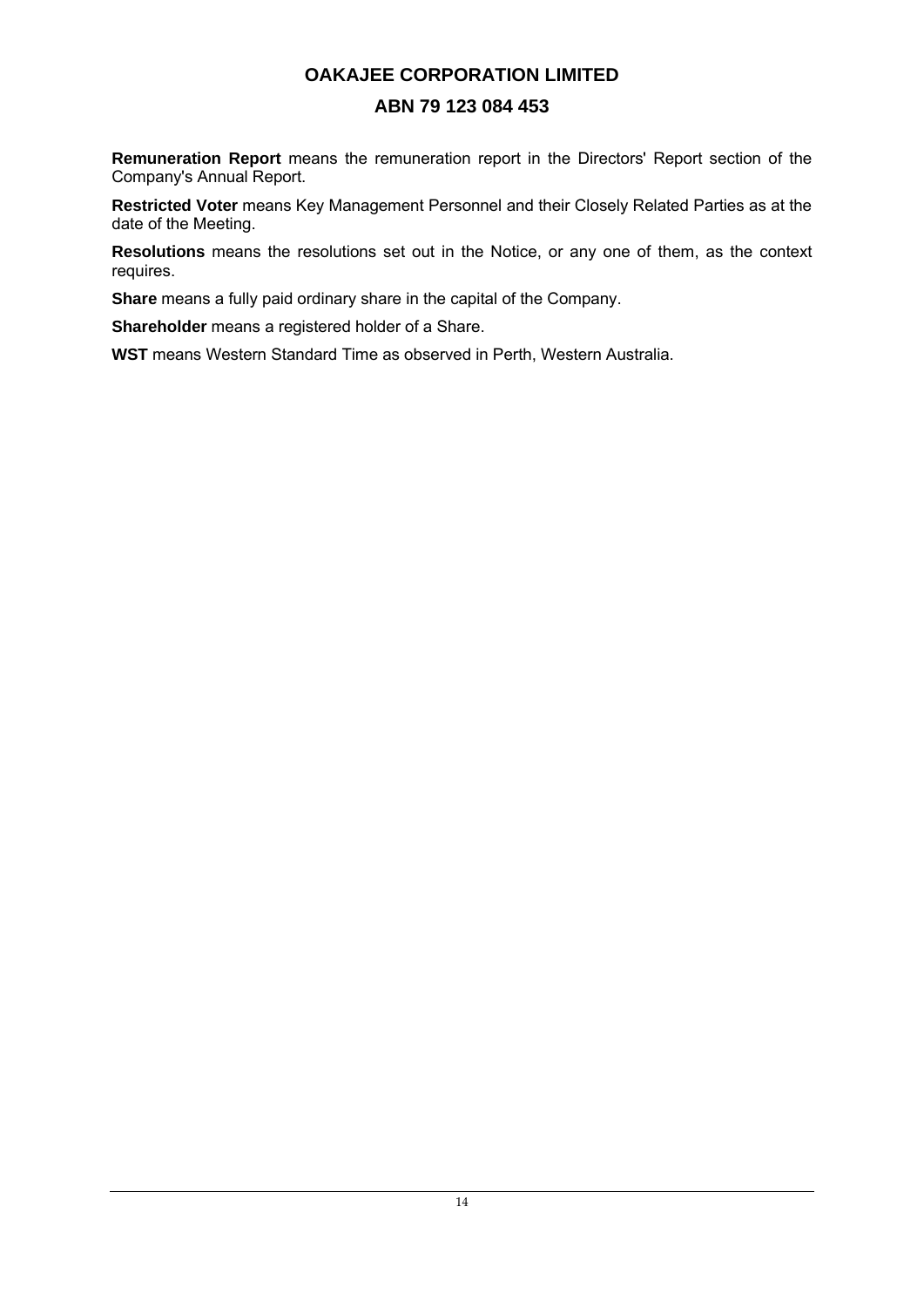# **ABN 79 123 084 453**



#### **P R O X Y F O R M**

| I/We  |                                                                                 |
|-------|---------------------------------------------------------------------------------|
| of:   |                                                                                 |
|       | being a Shareholder entitled to attend and vote at the Meeting, hereby appoint: |
| Name: |                                                                                 |
| OR:   | the Chair of the Meeting as my/our proxy.                                       |

or failing the person so named or, if no person is named, the Chairman, or the Chairman's nominee, to vote in accordance with the following directions, or, if no directions have been given, and subject to the relevant laws as the proxy sees fit, at the Meeting to be held at **2:00pm (AWST) on 26 November 2021** at HLB Mann Judd, Level 4 130 Stirling Street, Perth WA 6000 and at any adjournment thereof.

**I/ we expressly authorise the Chairman to exercise my/ our proxy even if the proposed Resolution is connected directly or indirectly with the Remuneration of a member of Key Management Personnel.**

**The Chairman intends to vote undirected proxies in favour of Resolutions 1 to 3. In exceptional circumstances the Chairman may change his/her voting intention on any Resolution. In the event this occurs an ASX announcement will be made immediately disclosing the reasons for the change.**

|                                                                   | For | <b>Against</b> | <b>Abstain</b> |
|-------------------------------------------------------------------|-----|----------------|----------------|
| Resolution 1: Non-Binding Resolution to adopt Remuneration Report |     |                |                |
| Resolution 2: Re-election of Director - Mr Douglas Rose           |     |                |                |
| Resolution 3: Approval of 10% Placement Facility                  |     |                |                |

**Please note**: If you mark the abstain box for a particular Resolution, you are directing your proxy not to vote on that Resolution on a show of hands or on a poll and your votes will not be counted in computing the required majority on a poll.

#### **SIGNATURE OF SHAREHOLDER(S):**

**Date:**

| Individual or Shareholder 1     | <b>Shareholder 2</b> | <b>Shareholder 3</b>       |  |
|---------------------------------|----------------------|----------------------------|--|
|                                 |                      |                            |  |
|                                 |                      |                            |  |
| Sole Director/Company Secretary | Director             | Director/Company Secretary |  |

*This form should be signed by the shareholder. If a joint holding, all the shareholders should sign. If signed by the shareholder's attorney, the power of attorney must have been previously noted by the registry or a certified copy attached to this form. If executed by a company, the form must be executed in accordance with the company's constitution and the Corporations Act 2001 (Cth).*

| -----                |                        |  |
|----------------------|------------------------|--|
| <b>Contact name:</b> | Contact ph. (daytime): |  |
| Email:               |                        |  |